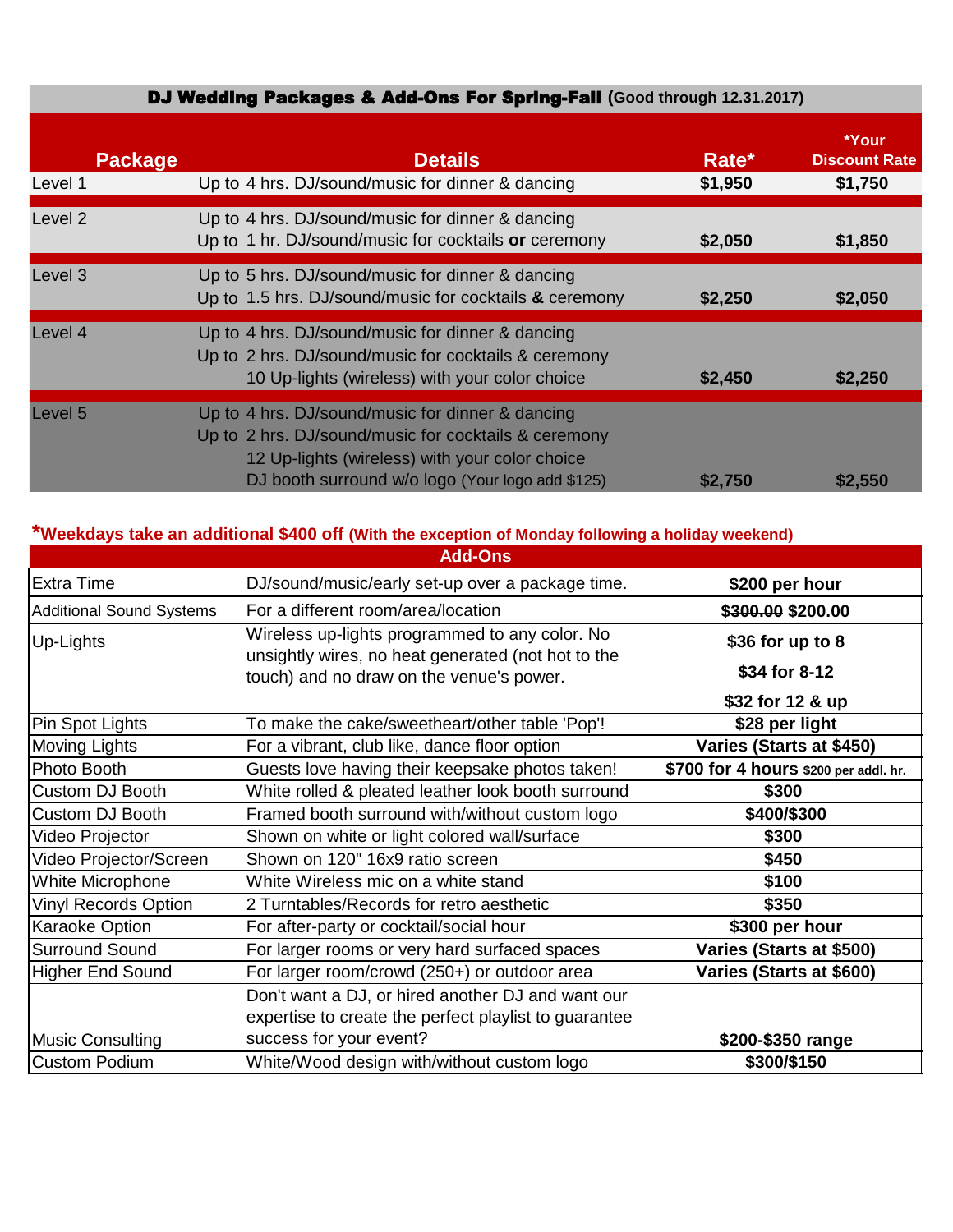

**Your event can be enhanced by some of these unique offerings. Always pushing the envelope, one thing is for sure… we are one step ahead of the others. In an effort to constantly improve what we deliver to our clients and expand our consistent, exceptional offerings, the below alternatives are a quick look at some other ways our approach is unique in the industry.** 

# **Lighting/Up-Lighting: Enhance your party space with several lighting options!**

- Static, non-moving lighting, like up-lighting for the room helps to dress up any space. Cost is per light is \$38 per wireless (no unsightly wires) unit for up to 8 lights. Over 8 lights, we discount them for \$34/\$32 per light based on quantity. The going rate in Baltimore is anywhere from \$30 per light for DIY (You, the client, picks up and sets up the lights then breaks them down and returns them yourself) up to \$40-55 per light from some of our competitors, some who have the older, wired versions (ugly wires running everywhere) Our LED lights don't generate heat and don't draw from the power supply at the venue!
- Moving lighting around the dance floor will help to create some energy combined with great music to make your party memorable. Many options to choose from and price varies depending on what you want. Moving lighting starts at \$450 for the basic package.
- Pin spots are a great way to highlight a centerpiece, a wedding cake or something you really want to 'pop' in the room! Pin spot lighting is wireless and can be attached to almost any surface above that which you would like to spotlight. Pin spots are \$28 per light.



### **DJ Booth Surrounds: Bring the elegance and tie in a theme with a custom DJ booth surround rather than a standard table covered with a tablecloth.**

- Leather look, rolled and pleated surround in White. (\$300)
- Custom framed booth with or without your own monogram or logo. (\$300 without logo or monogram and \$400 with your own monogram on heavy vinyl that you keep.)





Questions? Contact us [here!](mailto:Questions@classicdjs.com?subject=A question about your uniique offer...)